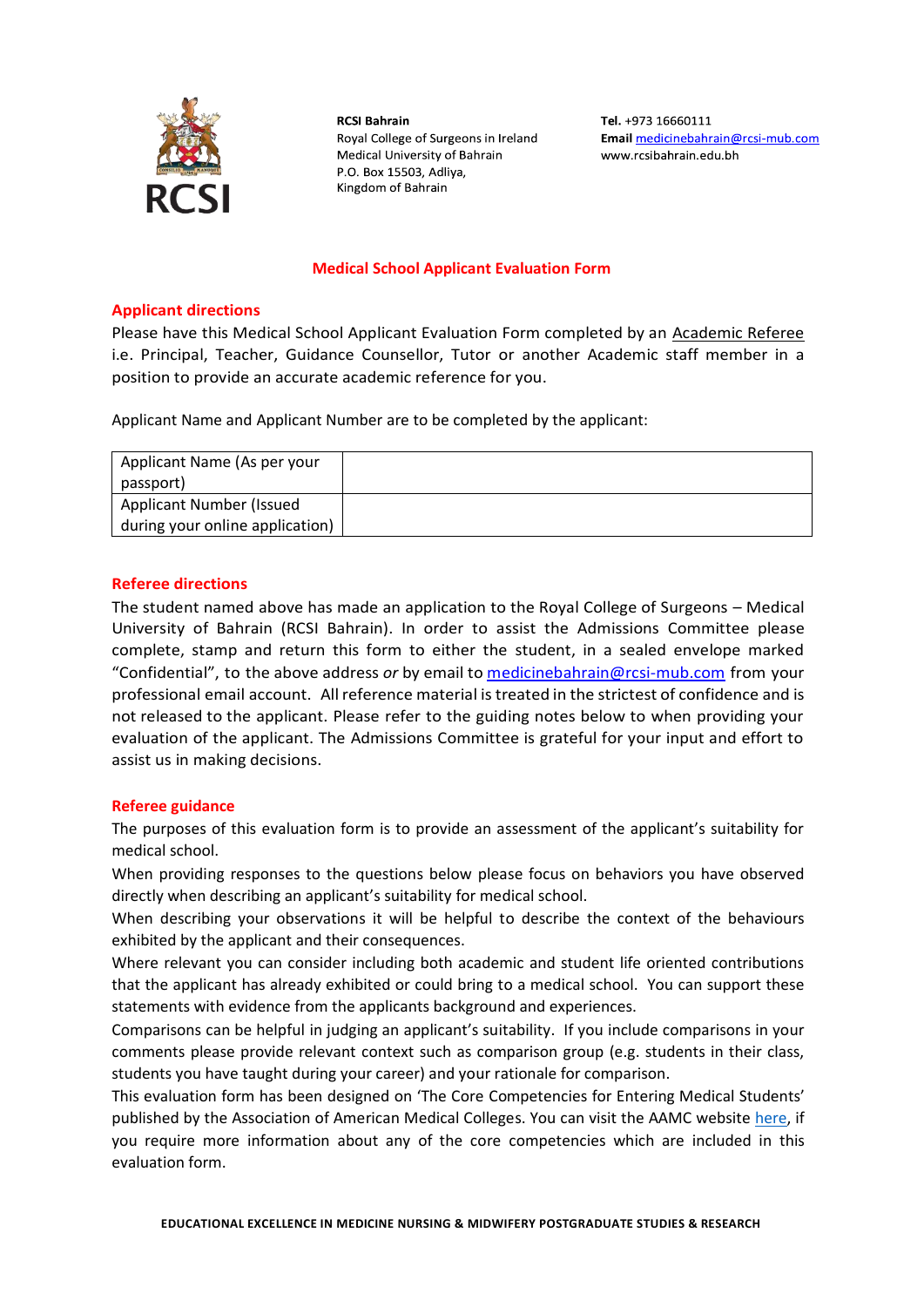All sections below are to be completed by the referee.

### **Context of your interactions with the applicant**

Please provide the context around how you know and interact with the applicant.

| How long have you known the<br>applicant?                             |  |
|-----------------------------------------------------------------------|--|
| In what capacity have you primarily<br>interacted with the applicant? |  |

#### **Competencies**

Please rate the applicant in each of the competencies areas below relative to their peers and provide any comment which you believe support your ratings

| Thinking and Reasoning<br>Competencies                                                                                     | Not<br>known | Well<br>below<br>average | Below<br>Average | Average | Above<br>average | Well<br>above<br>average |
|----------------------------------------------------------------------------------------------------------------------------|--------------|--------------------------|------------------|---------|------------------|--------------------------|
| Critical Thinking (Uses logic and<br>reasoning effectively)                                                                |              |                          |                  |         |                  |                          |
| <b>Quantitative Reasoning (Applies</b><br>quantitative reasoning and<br>mathematics to describe phenomena)                 |              |                          |                  |         |                  |                          |
| Scientific Enquiry (Applies knowledge of<br>the scientific process to integrate and<br>synthesize information effectively) |              |                          |                  |         |                  |                          |
| <b>Written Communication (Conveys</b><br>information effectively in written form)                                          |              |                          |                  |         |                  |                          |

Comments related to the applicant's Thinking and Reasoning Competencies

| Science competencies                                                                                 | Not<br>known | Well<br>below<br>average | Below<br>Average | Average | Above<br>average | Well<br>above<br>average |
|------------------------------------------------------------------------------------------------------|--------------|--------------------------|------------------|---------|------------------|--------------------------|
| Living Systems (Applies knowledge and<br>skill in the natural sciences effectively)                  |              |                          |                  |         |                  |                          |
| Human Behavior (Applies knowledge of<br>psychology, self, others, and social<br>systems effectively) |              |                          |                  |         |                  |                          |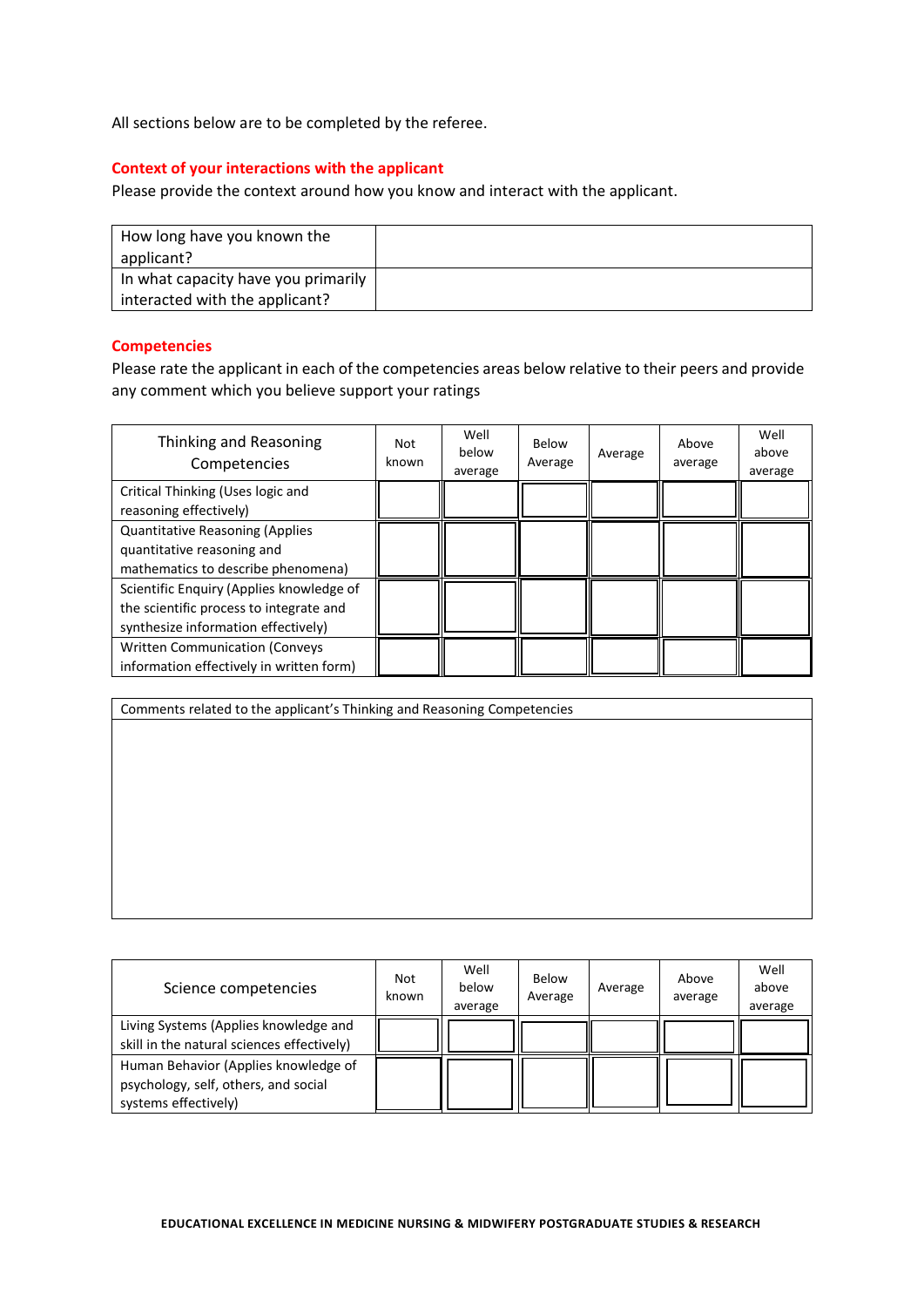Comments related to the applicant's Science Competencies

| Pre-professional Competencies                                                                                                | Not<br>known | Well<br>helow<br>average | Below<br>Average | Average | Above<br>average | Well<br>above<br>average |
|------------------------------------------------------------------------------------------------------------------------------|--------------|--------------------------|------------------|---------|------------------|--------------------------|
| Service Orientation (Recognizes and acts<br>on their responsibilities to society locally,<br>nationally, and globally).      |              |                          |                  |         |                  |                          |
| Social Skills (Demonstrates awareness of<br>others' needs and feelings, and the ways<br>behavior affect social interactions) |              |                          |                  |         |                  |                          |
| Teamwork (Works collaboratively with<br>others to achieve shared goals)                                                      |              |                          |                  |         |                  |                          |
| Oral Communication (Listens and<br>conveys information in spoken form<br>effectively)                                        |              |                          |                  |         |                  |                          |
| Ethical Responsibility (Behaves in an<br>honest and ethical manner and values<br>personal and academic integrity)            |              |                          |                  |         |                  |                          |
| <b>Reliability and Dependability</b><br>(Consistently fulfills obligations in a<br>timely and satisfactory manner)           |              |                          |                  |         |                  |                          |
| Resilience and Adaptability<br>(Demonstrates tolerance of stressful<br>situations and adapts to change)                      |              |                          |                  |         |                  |                          |
| Capacity for Improvement (Proactively<br>solicits, reflects and acts on feedback<br>effectively)                             |              |                          |                  |         |                  |                          |

Comments related to the applicant's Pre-professional Competencies